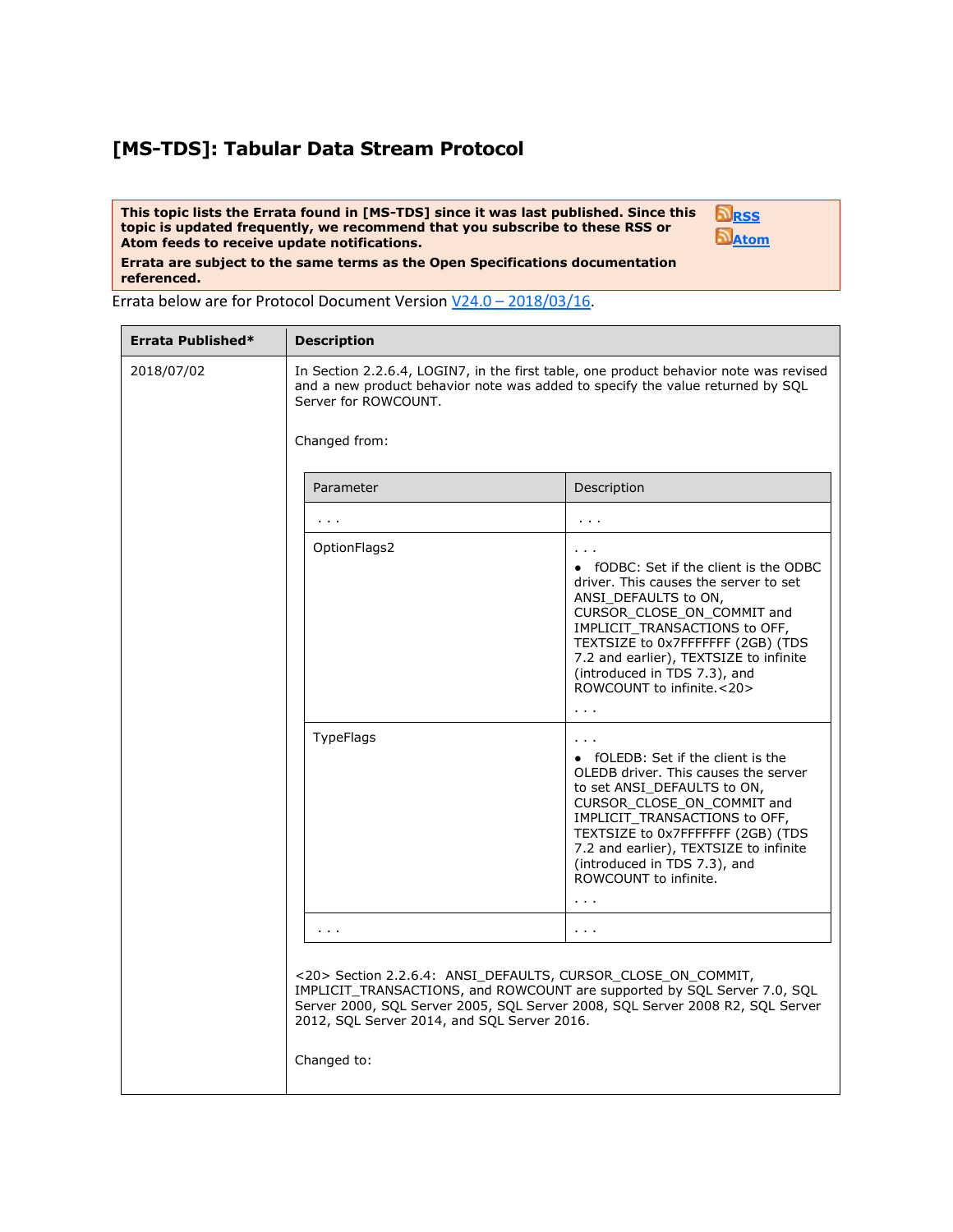| Errata Published* | <b>Description</b>                                                                                                                                                                                                                                                     |                                                                                                                                                                                                                                                                                                                                                |  |
|-------------------|------------------------------------------------------------------------------------------------------------------------------------------------------------------------------------------------------------------------------------------------------------------------|------------------------------------------------------------------------------------------------------------------------------------------------------------------------------------------------------------------------------------------------------------------------------------------------------------------------------------------------|--|
|                   | Parameter                                                                                                                                                                                                                                                              | Description                                                                                                                                                                                                                                                                                                                                    |  |
|                   |                                                                                                                                                                                                                                                                        | $\sim 1000$                                                                                                                                                                                                                                                                                                                                    |  |
|                   | OptionFlags2                                                                                                                                                                                                                                                           | $\cdots$<br>• fODBC: Set if the client is the ODBC<br>driver. This causes the server to set<br>ANSI_DEFAULTS to ON,<br>CURSOR CLOSE ON COMMIT and<br>IMPLICIT_TRANSACTIONS to OFF,<br>TEXTSIZE to 0x7FFFFFFF (2GB) (TDS<br>7.2 and earlier), TEXTSIZE to infinite<br>(introduced in TDS 7.3), and<br>ROWCOUNT to infinite. < 20><br>$\sim 100$ |  |
|                   | <b>TypeFlags</b>                                                                                                                                                                                                                                                       | • fOLEDB: Set if the client is the<br>OLEDB driver. This causes the server<br>to set ANSI_DEFAULTS to ON,<br>CURSOR CLOSE ON COMMIT and<br>IMPLICIT TRANSACTIONS to OFF,<br>TEXTSIZE to 0x7FFFFFFF (2GB) (TDS<br>7.2 and earlier), TEXTSIZE to infinite<br>(introduced in TDS 7.3), and<br>ROWCOUNT to infinite.<20a><br>$\sim 100$            |  |
|                   | $\mathbf{r}=\mathbf{r}+\mathbf{r}$                                                                                                                                                                                                                                     | $\sim 1000$                                                                                                                                                                                                                                                                                                                                    |  |
|                   | <20> Section 2.2.6.4: For fODBC, SQL Server returns a value of zero for<br>ROWCOUNT.<br><20a> Section 2.2.6.4: For fOLEDB, SQL Server returns a value of zero for<br>ROWCOUNT.                                                                                         |                                                                                                                                                                                                                                                                                                                                                |  |
| 2018/06/18        | In Section 1.2.2, Informative References, the following reference was added:<br>[MSDOCS-DBMirror] Microsoft Corporation, "Database Mirroring in SQL Server",<br>https://docs.microsoft.com/en-us/dotnet/framework/data/adonet/sql/database-<br>mirroring-in-sgl-server |                                                                                                                                                                                                                                                                                                                                                |  |
| 2018/06/18        | In Section 2.2.6.4, LOGIN7, in the second table, the last paragraph of the<br>description of the COLUMNENCRYPTION FeatureExt was changed.<br>Changed from:                                                                                                             |                                                                                                                                                                                                                                                                                                                                                |  |
|                   | FeatureId                                                                                                                                                                                                                                                              | FeatureData Description                                                                                                                                                                                                                                                                                                                        |  |
|                   | $\sim$ $\sim$                                                                                                                                                                                                                                                          | .                                                                                                                                                                                                                                                                                                                                              |  |
|                   | %0x04<br>(COLUMNENCRYPTION)<br>(introduced in TDS 7.4)                                                                                                                                                                                                                 | EnclaveType: This field MAY<25> be<br>populated by the server and used by<br>the client to identify the type of<br>enclave that the server is configured<br>to use. If EnclaveType is not returned<br>and the column encryption version is<br>returned as 2, the driver MUST raise<br>an error.                                                |  |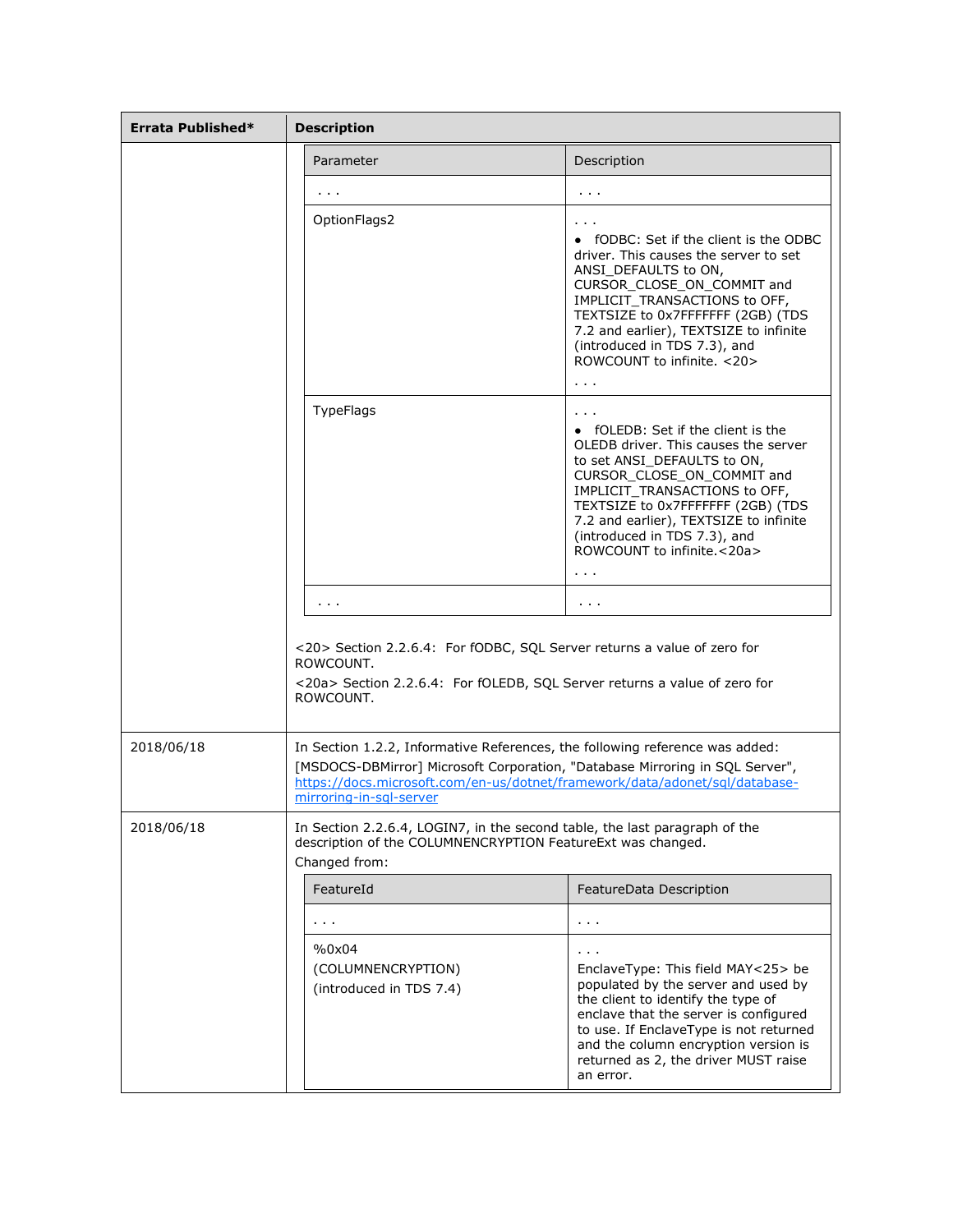| Errata Published* | <b>Description</b>                                                                                                                  |                                                                                                                                                                                                                                                                                                                                                                                                                                                                                                                                                                                                                                                                                                                                                                                   |  |
|-------------------|-------------------------------------------------------------------------------------------------------------------------------------|-----------------------------------------------------------------------------------------------------------------------------------------------------------------------------------------------------------------------------------------------------------------------------------------------------------------------------------------------------------------------------------------------------------------------------------------------------------------------------------------------------------------------------------------------------------------------------------------------------------------------------------------------------------------------------------------------------------------------------------------------------------------------------------|--|
|                   | $\sim 1000$                                                                                                                         | $\mathbf{r}=\mathbf{r}+\mathbf{r}$                                                                                                                                                                                                                                                                                                                                                                                                                                                                                                                                                                                                                                                                                                                                                |  |
|                   |                                                                                                                                     |                                                                                                                                                                                                                                                                                                                                                                                                                                                                                                                                                                                                                                                                                                                                                                                   |  |
|                   | Changed to:<br>FeatureId                                                                                                            |                                                                                                                                                                                                                                                                                                                                                                                                                                                                                                                                                                                                                                                                                                                                                                                   |  |
|                   |                                                                                                                                     | FeatureData Description                                                                                                                                                                                                                                                                                                                                                                                                                                                                                                                                                                                                                                                                                                                                                           |  |
|                   | $\sim$ $\sim$ $\sim$<br>%0x04                                                                                                       | $\mathbf{r}=\mathbf{r}+\mathbf{r}$                                                                                                                                                                                                                                                                                                                                                                                                                                                                                                                                                                                                                                                                                                                                                |  |
|                   | (COLUMNENCRYPTION)<br>(introduced in TDS 7.4)                                                                                       | EnclaveType: This field is a string that<br>MAY<25> be populated by the server<br>and used by the client to identify the<br>type of enclave that the server is<br>configured to use. During login for the<br>initial connection, the client can<br>request COLUMNENCRYPTION with the<br>Length as 1, and either 1 or 2 as the<br>value of<br>COLUMNENCRYPTION_VERSION, and<br>no EnclaveType. When the client sends<br>COLUMNENCRYPTION_VERSION as 2<br>and no EnclaveType, the server MUST<br>return COLUMNENCRYPTION_VERSION<br>as 2 together with the value of<br>EnclaveType, if the server supports<br>this column encryption version. If<br>EnclaveType is not returned and the<br>column encryption version is returned<br>as 2, the client driver MUST raise an<br>error. |  |
|                   | $\sim$ 10 $\pm$ 10 $\pm$                                                                                                            | $\sim 1000$                                                                                                                                                                                                                                                                                                                                                                                                                                                                                                                                                                                                                                                                                                                                                                       |  |
| 2018/06/18        | In Section 2.2.6.4, LOGIN7, in the second table, the description of the<br>AZURESOLSUPPORT FeatureExt was changed.<br>Changed from: |                                                                                                                                                                                                                                                                                                                                                                                                                                                                                                                                                                                                                                                                                                                                                                                   |  |
|                   | FeatureId                                                                                                                           | FeatureData Description                                                                                                                                                                                                                                                                                                                                                                                                                                                                                                                                                                                                                                                                                                                                                           |  |
|                   | $\sim 100$                                                                                                                          | $\sim 1000$                                                                                                                                                                                                                                                                                                                                                                                                                                                                                                                                                                                                                                                                                                                                                                       |  |
|                   | %0x08<br>(AZURESQLSUPPORT)<br>(introduced in TDS 7.4)                                                                               | The presence of the<br>AZURESQLSUPPORT FeatureExt<br>indicates that the client MAY<27><br>support failover partner login with<br>read-only intent in Azure SQL<br>Database.<br>The feature data is described as<br>follows:<br>Length<br>$= DWORD$<br>FeatureData<br>$=$ BYTE                                                                                                                                                                                                                                                                                                                                                                                                                                                                                                     |  |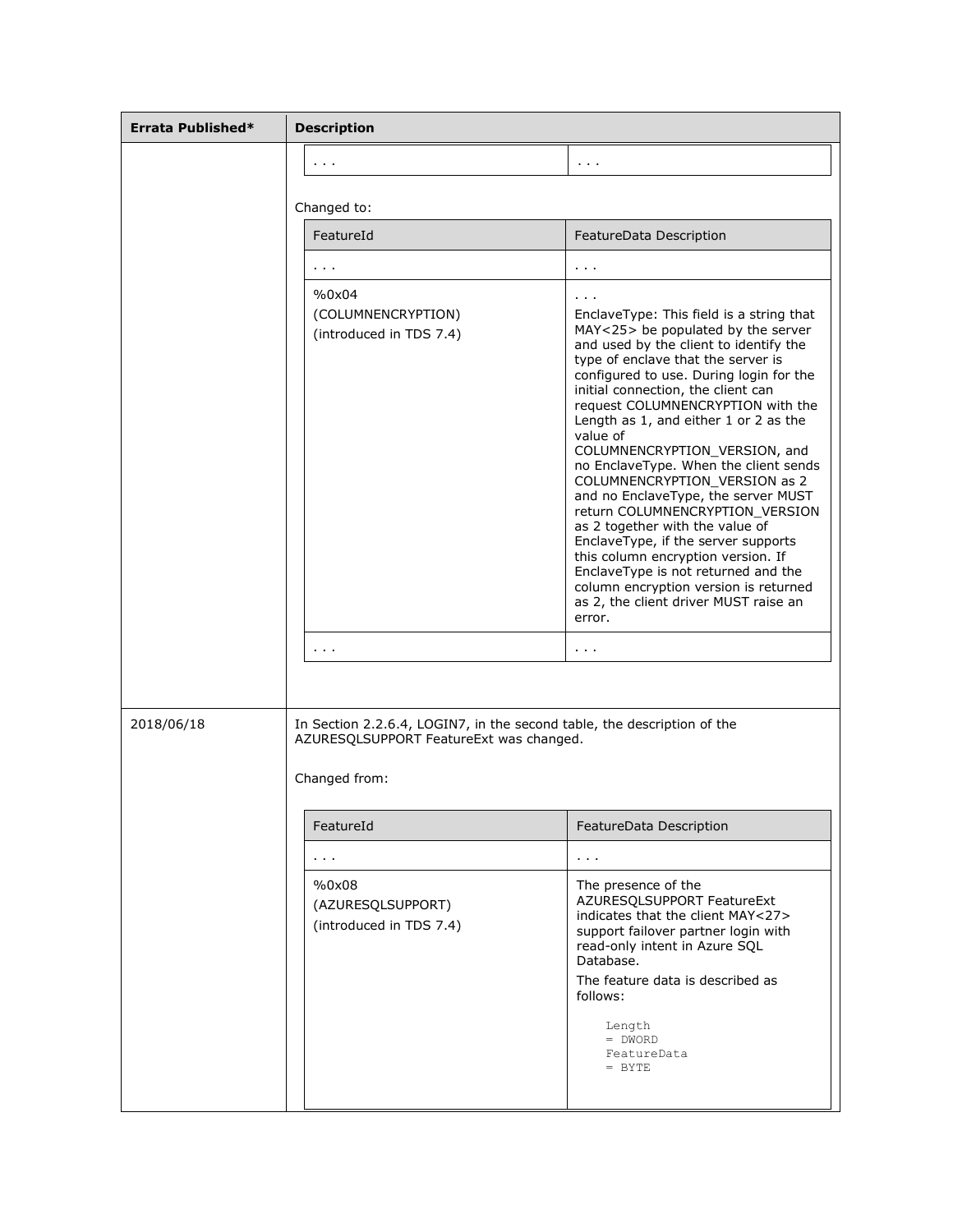| Errata Published* | <b>Description</b>                                                                                                                                                                                                                                                                                                                                         |  |  |
|-------------------|------------------------------------------------------------------------------------------------------------------------------------------------------------------------------------------------------------------------------------------------------------------------------------------------------------------------------------------------------------|--|--|
|                   | BYTE: The Bit 0 flag specifies that<br>failover partner login with read-only<br>intent is supported.                                                                                                                                                                                                                                                       |  |  |
|                   | $\mathbf{r}=\mathbf{r}+\mathbf{r}$<br>$\sim$ 10 $\pm$                                                                                                                                                                                                                                                                                                      |  |  |
|                   | Changed to:                                                                                                                                                                                                                                                                                                                                                |  |  |
|                   | FeatureId<br>FeatureData Description                                                                                                                                                                                                                                                                                                                       |  |  |
|                   | $\sim 1000$<br>$\sim$ 10 $\pm$                                                                                                                                                                                                                                                                                                                             |  |  |
|                   | %0x08 (AZURESQLSUPPORT)<br>The presence of the<br>(introduced in TDS 7.4)<br>AZURESQLSUPPORT FeatureExt<br>indicates whether the client MAY<27><br>support failover partner login with<br>read-only intent in Azure SQL<br>Database. For information about<br>failover partner, see [MSDOCS-<br>DBMirror].<br>The feature data is described as<br>follows: |  |  |
|                   | Length<br>$= DWORD$<br>FeatureData<br>$=$ BYTE                                                                                                                                                                                                                                                                                                             |  |  |
|                   | BYTE: The Bit 0 flag specifies that<br>failover partner login with read-only<br>intent is supported.                                                                                                                                                                                                                                                       |  |  |
|                   | The values of this BYTE are as follows:<br>$0 =$ The server does not support<br>the AZURESQLSUPPORT feature<br>extension.                                                                                                                                                                                                                                  |  |  |
|                   | $1 =$ The server supports the<br>٠<br>AZURESQLSUPPORT feature extension.                                                                                                                                                                                                                                                                                   |  |  |
|                   | $\mathbf{r}=\mathbf{r}+\mathbf{r}$<br>$\sim 100$                                                                                                                                                                                                                                                                                                           |  |  |
| 2018/06/18        | In Section 2.2.6.6, RPC Request, the definition for EnclavePackage was added to the<br>stream-specific rules, and the description of EnclavePackage in the table was<br>clarified.                                                                                                                                                                         |  |  |
|                   | Changed from:                                                                                                                                                                                                                                                                                                                                              |  |  |
|                   |                                                                                                                                                                                                                                                                                                                                                            |  |  |
|                   | ParameterData<br>ParamMetaData<br>$=$ $-$<br>ParamLenData<br>[ParamCipherInfo]                                                                                                                                                                                                                                                                             |  |  |
|                   | 8x80 / 8xFF<br>BatchFlag<br>; (Changed to %xFF in TDS<br>$=$<br>7.2)                                                                                                                                                                                                                                                                                       |  |  |
|                   | NoExecFlaq<br>$8\times$ FE<br>; (introduced in TDS 7.2)<br>$=$ .                                                                                                                                                                                                                                                                                           |  |  |
|                   | RPCReqBatch<br>NameLenProcID<br>$=$<br>OptionFlags<br>*EnclavePackage<br>*ParameterData                                                                                                                                                                                                                                                                    |  |  |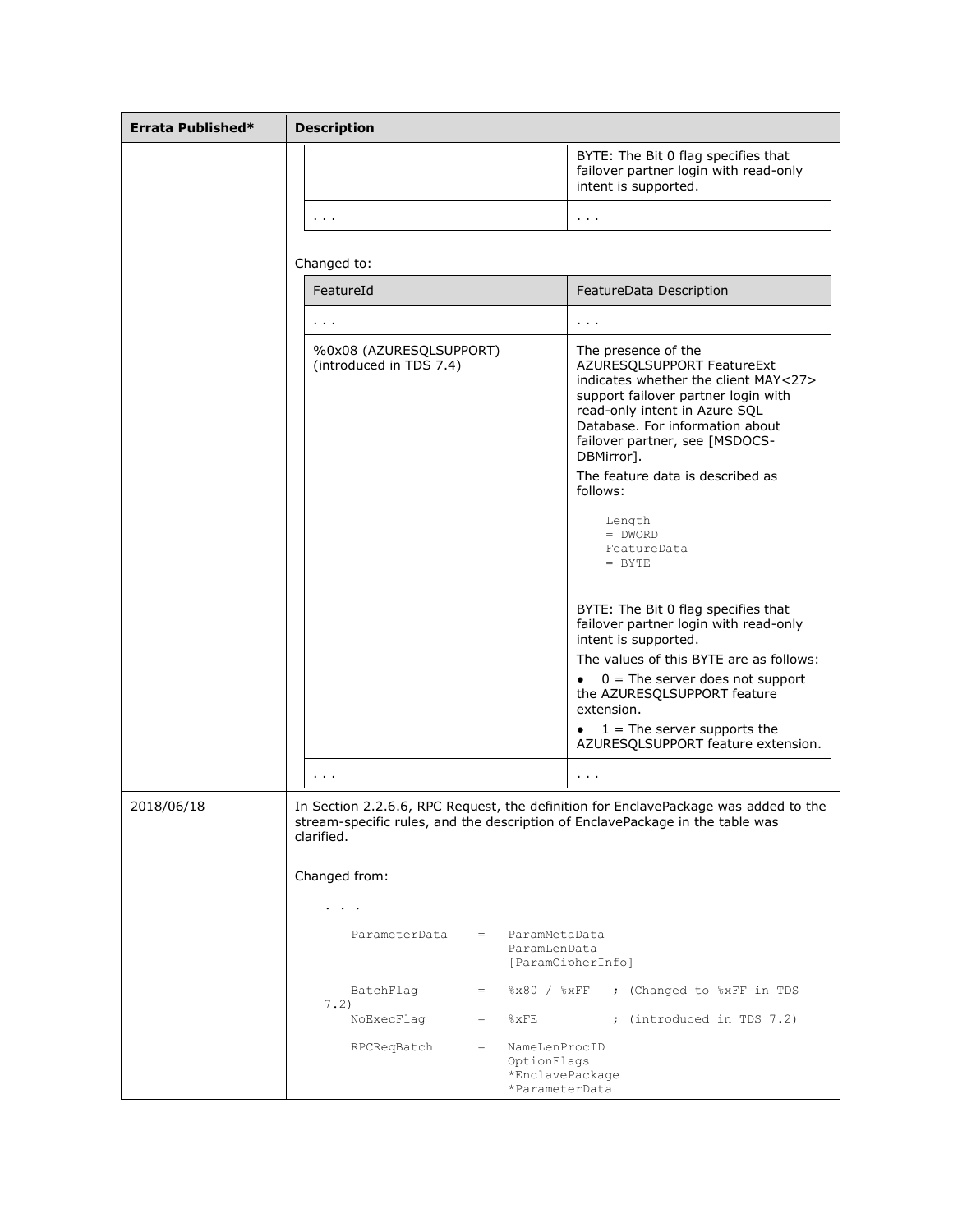| Errata Published* | <b>Description</b>     |                                                                              |                                                                                                                                                                                                                                                                                                                                                                                                                                                                                      |
|-------------------|------------------------|------------------------------------------------------------------------------|--------------------------------------------------------------------------------------------------------------------------------------------------------------------------------------------------------------------------------------------------------------------------------------------------------------------------------------------------------------------------------------------------------------------------------------------------------------------------------------|
|                   |                        |                                                                              |                                                                                                                                                                                                                                                                                                                                                                                                                                                                                      |
|                   |                        |                                                                              |                                                                                                                                                                                                                                                                                                                                                                                                                                                                                      |
|                   | Parameter              |                                                                              | Description                                                                                                                                                                                                                                                                                                                                                                                                                                                                          |
|                   | .                      |                                                                              | $\sim 100$                                                                                                                                                                                                                                                                                                                                                                                                                                                                           |
|                   | EnclavePackage         |                                                                              | An encrypted byte package that<br>MAY<31> be generated by the client.<br>This package contains information that<br>is required by the server-side enclave<br>to perform computations on encrypted<br>columns.<br>Introduced in TDS 7.4.                                                                                                                                                                                                                                              |
|                   | $\sim$ 100 $\pm$       |                                                                              | $\sim$ $\sim$ $\sim$                                                                                                                                                                                                                                                                                                                                                                                                                                                                 |
|                   | Changed to:            |                                                                              |                                                                                                                                                                                                                                                                                                                                                                                                                                                                                      |
|                   |                        |                                                                              |                                                                                                                                                                                                                                                                                                                                                                                                                                                                                      |
|                   | ParameterData          | ParamMetaData<br>$=$ $-$<br>ParamLenData                                     | [ParamCipherInfo]                                                                                                                                                                                                                                                                                                                                                                                                                                                                    |
|                   | EnclavePackage<br>7.4) | L VARBYTE<br>$=$                                                             | ; (introduced in TDS                                                                                                                                                                                                                                                                                                                                                                                                                                                                 |
|                   | BatchFlag<br>TDS 7.2)  | $=$ $8x80 / 8xFF$                                                            | ; (changed to %xFF in                                                                                                                                                                                                                                                                                                                                                                                                                                                                |
|                   | NoExecFlag<br>7.2)     | $=$ $\&$ $\times$ $\text{FE}$                                                | ; (introduced in TDS                                                                                                                                                                                                                                                                                                                                                                                                                                                                 |
|                   | RPCReqBatch            | NameLenProcID<br>$=$ $-$<br>OptionFlags<br>*EnclavePackage<br>*ParameterData |                                                                                                                                                                                                                                                                                                                                                                                                                                                                                      |
|                   |                        |                                                                              |                                                                                                                                                                                                                                                                                                                                                                                                                                                                                      |
|                   | Parameter              |                                                                              | Description                                                                                                                                                                                                                                                                                                                                                                                                                                                                          |
|                   | .                      |                                                                              | $\sim 100$                                                                                                                                                                                                                                                                                                                                                                                                                                                                           |
|                   | EnclavePackage         |                                                                              | An encrypted byte package that<br>MAY<31> be generated by the client.<br>This package contains information that<br>is required by the server-side enclave<br>to perform computations on encrypted<br>columns. The package has an internal<br>structure that is irrelevant to the TDS<br>protocol between client and server.<br>The server forwards the byte array to<br>the enclave without interpreting it,<br>and the enclave decodes the byte<br>array.<br>Introduced in TDS 7.4. |
|                   | $\sim 1000$            |                                                                              | $\sim$ $\sim$                                                                                                                                                                                                                                                                                                                                                                                                                                                                        |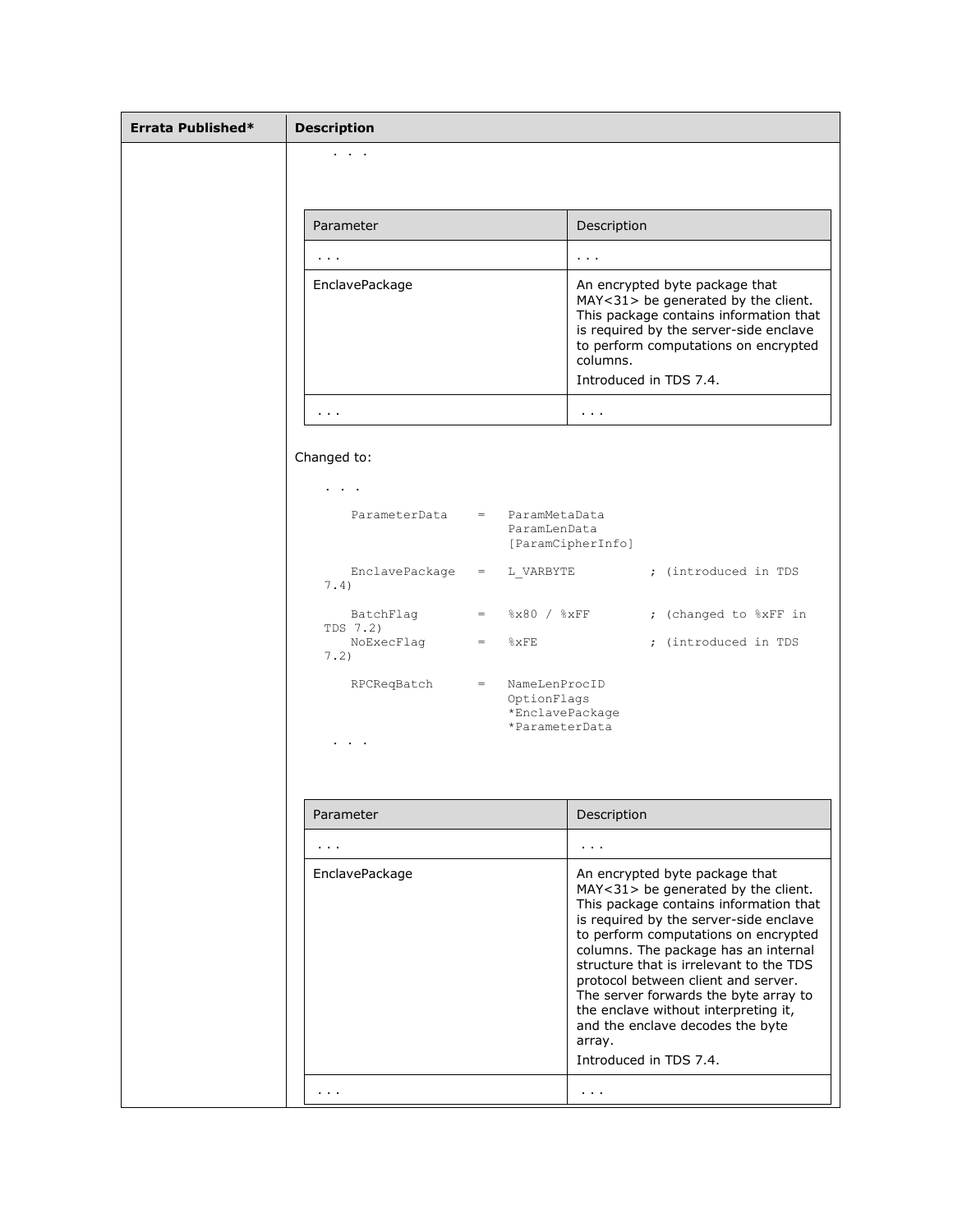| Errata Published* | <b>Description</b>                                                                                                                                |                                                                                                                                                                                                                                                                                                                                                                                                                                                                                                                                                                                                                                                                                                                                                                                   |  |
|-------------------|---------------------------------------------------------------------------------------------------------------------------------------------------|-----------------------------------------------------------------------------------------------------------------------------------------------------------------------------------------------------------------------------------------------------------------------------------------------------------------------------------------------------------------------------------------------------------------------------------------------------------------------------------------------------------------------------------------------------------------------------------------------------------------------------------------------------------------------------------------------------------------------------------------------------------------------------------|--|
|                   |                                                                                                                                                   |                                                                                                                                                                                                                                                                                                                                                                                                                                                                                                                                                                                                                                                                                                                                                                                   |  |
| 2018/06/18        | In Section 2.2.7.10, FEATUREEXTACK, in the second table, the last paragraph of the<br>description of the COLUMNENCRYPTION FeatureExt was changed. |                                                                                                                                                                                                                                                                                                                                                                                                                                                                                                                                                                                                                                                                                                                                                                                   |  |
|                   | Changed from:                                                                                                                                     |                                                                                                                                                                                                                                                                                                                                                                                                                                                                                                                                                                                                                                                                                                                                                                                   |  |
|                   | FeatureId                                                                                                                                         | FeatureData Description                                                                                                                                                                                                                                                                                                                                                                                                                                                                                                                                                                                                                                                                                                                                                           |  |
|                   | $\sim 1000$                                                                                                                                       | $\sim 1000$                                                                                                                                                                                                                                                                                                                                                                                                                                                                                                                                                                                                                                                                                                                                                                       |  |
|                   | %0x04<br>(COLUMNENCRYPTION)<br>(introduced in TDS 7.4)                                                                                            | EnclaveType: This field MAY<47> be<br>populated by the server and used by<br>the client to identify the type of<br>enclave that the server is configured<br>to use. If EnclaveType is not returned<br>and the column encryption version is<br>returned as 2, the driver MUST raise<br>an error.                                                                                                                                                                                                                                                                                                                                                                                                                                                                                   |  |
|                   | $\sim$ 10 $\pm$ 10 $\pm$                                                                                                                          | $\sim 1000$                                                                                                                                                                                                                                                                                                                                                                                                                                                                                                                                                                                                                                                                                                                                                                       |  |
|                   | Changed to:                                                                                                                                       |                                                                                                                                                                                                                                                                                                                                                                                                                                                                                                                                                                                                                                                                                                                                                                                   |  |
|                   | FeatureId                                                                                                                                         | FeatureData Description                                                                                                                                                                                                                                                                                                                                                                                                                                                                                                                                                                                                                                                                                                                                                           |  |
|                   | $\sim$ $\sim$ $\sim$                                                                                                                              | $\alpha$ , $\alpha$ , $\alpha$                                                                                                                                                                                                                                                                                                                                                                                                                                                                                                                                                                                                                                                                                                                                                    |  |
|                   | %0x04<br>(COLUMNENCRYPTION)<br>(introduced in TDS 7.4)                                                                                            | EnclaveType: This field is a string that<br>MAY<47> be populated by the server<br>and used by the client to identify the<br>type of enclave that the server is<br>configured to use. During login for the<br>initial connection, the client can<br>request COLUMNENCRYPTION with the<br>Length as 1, and either 1 or 2 as the<br>value of<br>COLUMNENCRYPTION_VERSION, and<br>no EnclaveType. When the client sends<br>COLUMNENCRYPTION VERSION as 2<br>and no EnclaveType, the server MUST<br>return COLUMNENCRYPTION VERSION<br>as 2 together with the value of<br>EnclaveType, if the server supports<br>this column encryption version. If<br>EnclaveType is not returned and the<br>column encryption version is returned<br>as 2, the client driver MUST raise an<br>error. |  |
|                   |                                                                                                                                                   | $\sim 100$                                                                                                                                                                                                                                                                                                                                                                                                                                                                                                                                                                                                                                                                                                                                                                        |  |
| 2018/06/18        | In Section 2.2.7.10, FEATUREEXTACK, in the second table, the description of the<br>AZURESQLSUPPORT FeatureExt was changed.                        |                                                                                                                                                                                                                                                                                                                                                                                                                                                                                                                                                                                                                                                                                                                                                                                   |  |
|                   | Changed from:                                                                                                                                     |                                                                                                                                                                                                                                                                                                                                                                                                                                                                                                                                                                                                                                                                                                                                                                                   |  |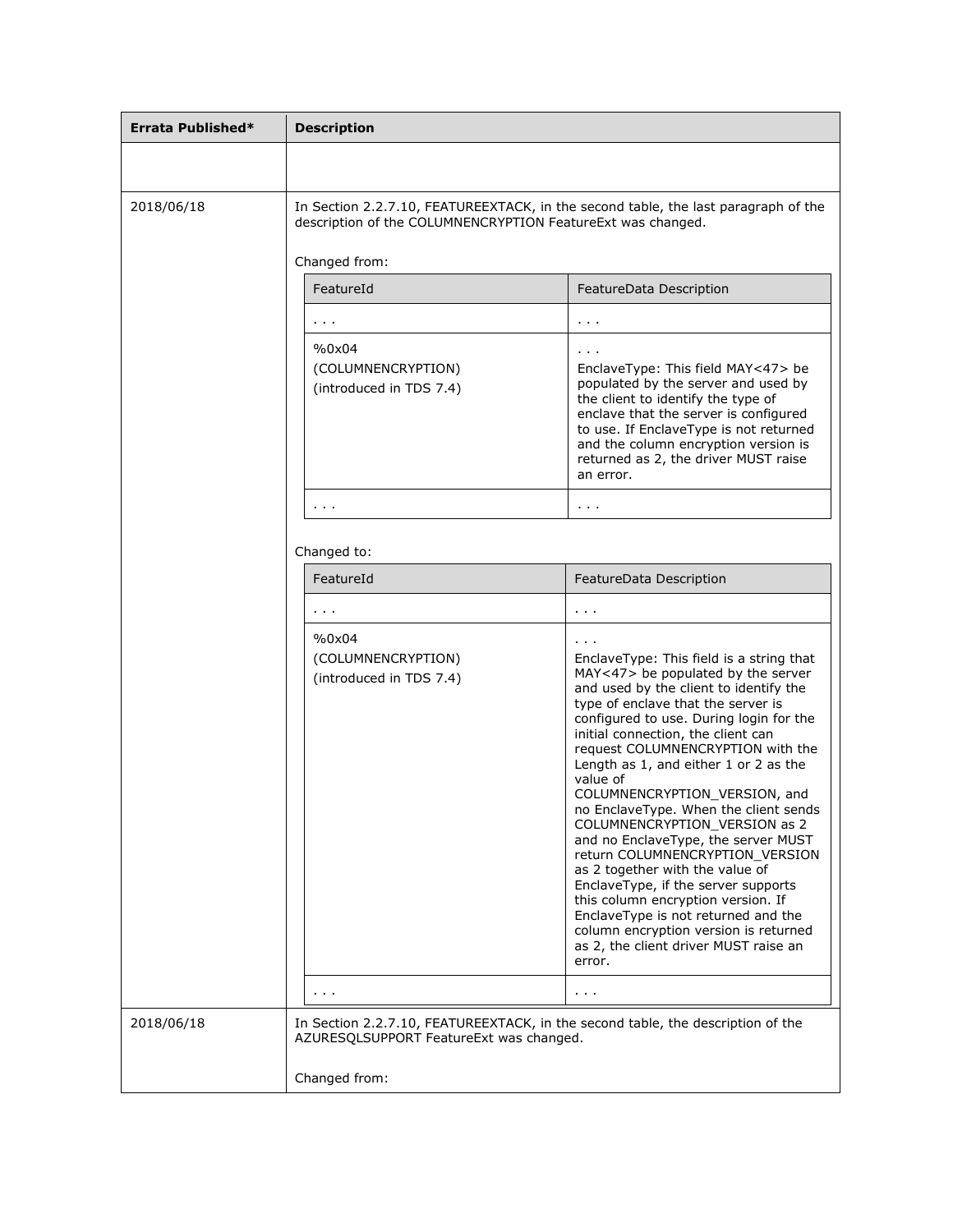| FeatureId                                             | FeatureData Description                                                                                                                                                                                                                                                                                                                                                                                                                                                                                                                                                                                                                                                                                                             |
|-------------------------------------------------------|-------------------------------------------------------------------------------------------------------------------------------------------------------------------------------------------------------------------------------------------------------------------------------------------------------------------------------------------------------------------------------------------------------------------------------------------------------------------------------------------------------------------------------------------------------------------------------------------------------------------------------------------------------------------------------------------------------------------------------------|
| .                                                     | $\sim 100$                                                                                                                                                                                                                                                                                                                                                                                                                                                                                                                                                                                                                                                                                                                          |
| %0x08<br>(AZURESQLSUPPORT)<br>(introduced in TDS 7.4) | The presence of the<br>AZURESQLSUPPORT FeatureExt<br>indicates that failover partner login<br>with read-only intent to Azure SQL<br>Database MAY<49> be supported.<br>Whenever a login response stream is<br>sent for a TDS connection whose login<br>request includes an<br>AZURESQLSUPPORT FeatureExt token,<br>the server login response message<br>stream can optionally include a<br>FEATUREEXTACK token by setting the<br>corresponding feature switch in Azure<br>SQL Database. If it is included, the<br>FEATUREEXTACK token stream MUST<br>include the AZURESQLSUPPORT<br>FeatureId.<br>FeatureAckData<br>$=$ BYTE<br>BYTE: The Bit 0 flag specifies that<br>failover partner login with read-only<br>intent is supported. |
| $\sim$ $\sim$ $\sim$                                  | $\sim 100$                                                                                                                                                                                                                                                                                                                                                                                                                                                                                                                                                                                                                                                                                                                          |
|                                                       |                                                                                                                                                                                                                                                                                                                                                                                                                                                                                                                                                                                                                                                                                                                                     |
| Changed to:<br>FeatureId                              | FeatureData Description                                                                                                                                                                                                                                                                                                                                                                                                                                                                                                                                                                                                                                                                                                             |
| .                                                     |                                                                                                                                                                                                                                                                                                                                                                                                                                                                                                                                                                                                                                                                                                                                     |
| %0x08<br>(AZURESQLSUPPORT)<br>(introduced in TDS 7.4) | The presence of the<br>AZURESQLSUPPORT FeatureExt<br>indicates whether failover partner<br>login with read-only intent to Azure<br>SQL Database MAY<49> be<br>supported. For information about<br>failover partner, see [MSDOCS-<br>DBMirror]. Whenever a login response<br>stream is sent for a TDS connection<br>whose login request includes an<br>AZURESQLSUPPORT FeatureExt token,<br>the server login response message<br>stream can optionally include a<br>FEATUREEXTACK token by setting the<br>corresponding feature switch in Azure<br>SQL Database. If it is included, the<br>FEATUREEXTACK token stream MUST<br>include the AZURESQLSUPPORT<br>FeatureId.<br>FeatureAckData<br>$=$ BYTE                                |